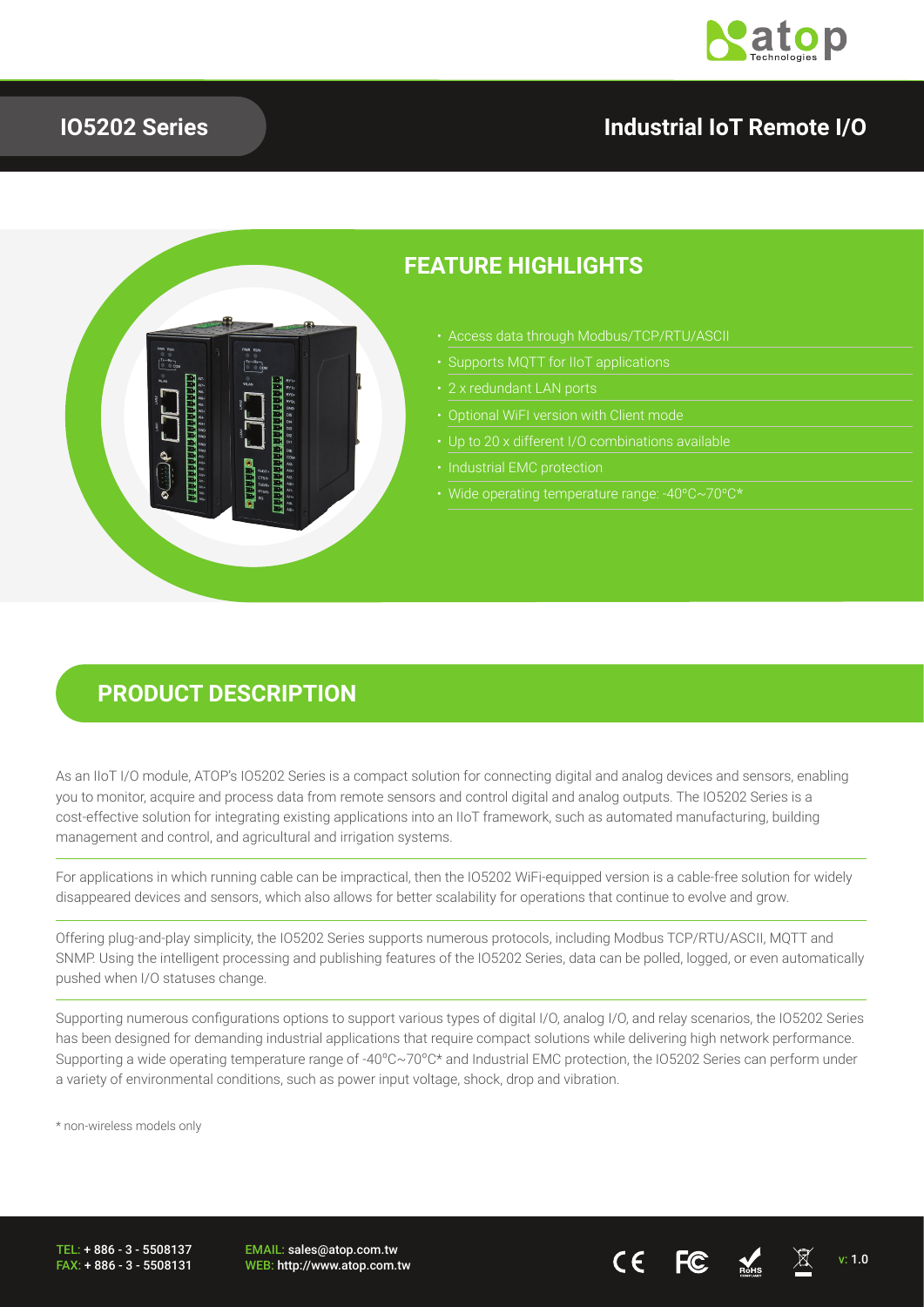

## **APPLICATION**

In situations where running cable is impractical, IO5202 WiFi-equipped version comes handy as a cable-free solution for widely disappeared devices and sensors. It also allows for better scalability for operations that continue to evolve and grow.

The IO5202 Series supports Modbus TCP/RTU/ASCII, MQTT and SNMP. Using the intelligent processing and publishing features, data can be polled, logged, or even automatically pushed when I/O statuses change. Also, data can be pushed to connect and interact with a public or private cloud servers.



## **AVAILABLE COMBINATION**

| <b>Model Name</b>    | Serial<br><b>Port</b> | Digital<br>I/Os | <b>Outputs</b><br>Relay | <b>Analog</b><br>Inputs | <b>Outputs</b><br><b>Analog</b> | Wi-Fi     | <b>Remark</b>            |
|----------------------|-----------------------|-----------------|-------------------------|-------------------------|---------------------------------|-----------|--------------------------|
| IO5202-DB-16-0-0-0   | DB9                   | 16              | $\bigcirc$              | $\bigcirc$              | $\bigcirc$                      | No        | 8 DI/8 DO                |
| IO5202-TB-16-0-0-0   | TB <sub>5</sub>       | 16              | $\overline{0}$          | $\bigcirc$              | $\bigcirc$                      | <b>No</b> | 8 DI/ 8 DO               |
| IO5202-DB-0-0-8-0    | DB <sub>9</sub>       | $\bigcap$       | $\bigcirc$              | 8                       | $\bigcap$                       | <b>No</b> |                          |
| IO5202-TB-0-0-8-0    | TB <sub>5</sub>       | $\bigcirc$      | $\bigcirc$              | 8                       | $\bigcirc$                      | <b>No</b> |                          |
| IO5202-DB-6-2-4-0    | DB9                   | 6               | $\overline{2}$          | $\overline{4}$          | $\bigcirc$                      | No        |                          |
| IO5202-TB-6-2-4-0    | TB <sub>5</sub>       | 6               | $\overline{2}$          | 4                       | $\bigcirc$                      | No        |                          |
| IO5202-DB-8-4-0-0    | DB9                   | 8               | $\overline{4}$          | $\bigcap$               | $\bigcirc$                      | <b>No</b> | 8 DIO, Jumper Selectable |
| IO5202-TB-8-4-0-0    | TB5                   | 8               | 4                       | $\bigcap$               | $\bigcirc$                      | No        | 8 DIO, Jumper Selectable |
| IO5202-DB-0-0-4-4    | DB9                   | $\bigcirc$      | $\bigcirc$              | 4                       | $\overline{4}$                  | <b>No</b> |                          |
| IO5202-TB-0-0-4-4    | TB <sub>5</sub>       | $\bigcirc$      | $\bigcirc$              | $\overline{4}$          | $\overline{4}$                  | <b>No</b> |                          |
| IO5202-DB-16-0-0-0-W | DB <sub>9</sub>       | 16              | $\bigcap$               | $\bigcap$               | $\bigcap$                       | Yes       | 8 DI/ 8 DO               |
| IO5202-TB-16-0-0-0-W | TB <sub>5</sub>       | 16              | $\bigcirc$              | $\bigcap$               | $\bigcap$                       | Yes       | 8 DI/ 8 DO               |
| IO5202-DB-0-0-8-0-W  | DB9                   | $\overline{0}$  | $\sqrt{a}$              | 8                       | $\bigcap$                       | Yes       |                          |
| IO5202-TB-0-0-8-0-W  | TB <sub>5</sub>       | $\bigcap$       | $\bigcirc$              | 8                       | $\bigcap$                       | Yes       |                          |
| IO5202-DB-6-2-4-0-W  | DB9                   | 6               | $\overline{2}$          | $\overline{4}$          | $\bigcap$                       | Yes       |                          |
| IO5202-TB-6-2-4-0-W  | TB5                   | 6               | $\overline{2}$          | $\overline{4}$          | $\bigcap$                       | Yes       |                          |
| IO5202-DB-8-4-0-0-W  | DB9                   | 8               | 4                       | $\bigcap$               | $\bigcap$                       | Yes       | 8 DIO, Jumper Selectable |
| IO5202-TB-8-4-0-0-W  | TB <sub>5</sub>       | 8               | $\overline{4}$          | $\bigcap$               | $\bigcap$                       | Yes       | 8 DIO, Jumper Selectable |
| IO5202-DB-0-0-4-4-W  | DB9                   | $\bigcirc$      | $\bigcap$               | $\overline{4}$          | 4                               | Yes       |                          |
| IO5202-TB-0-0-4-4-W  | TB <sub>5</sub>       | $\bigcirc$      | $\overline{0}$          | $\overline{4}$          | $\overline{4}$                  | Yes       |                          |

TEL: + 886 - 3 - 5508137 FAX: + 886 - 3 - 5508131 EMAIL: sales@atop.com.tw

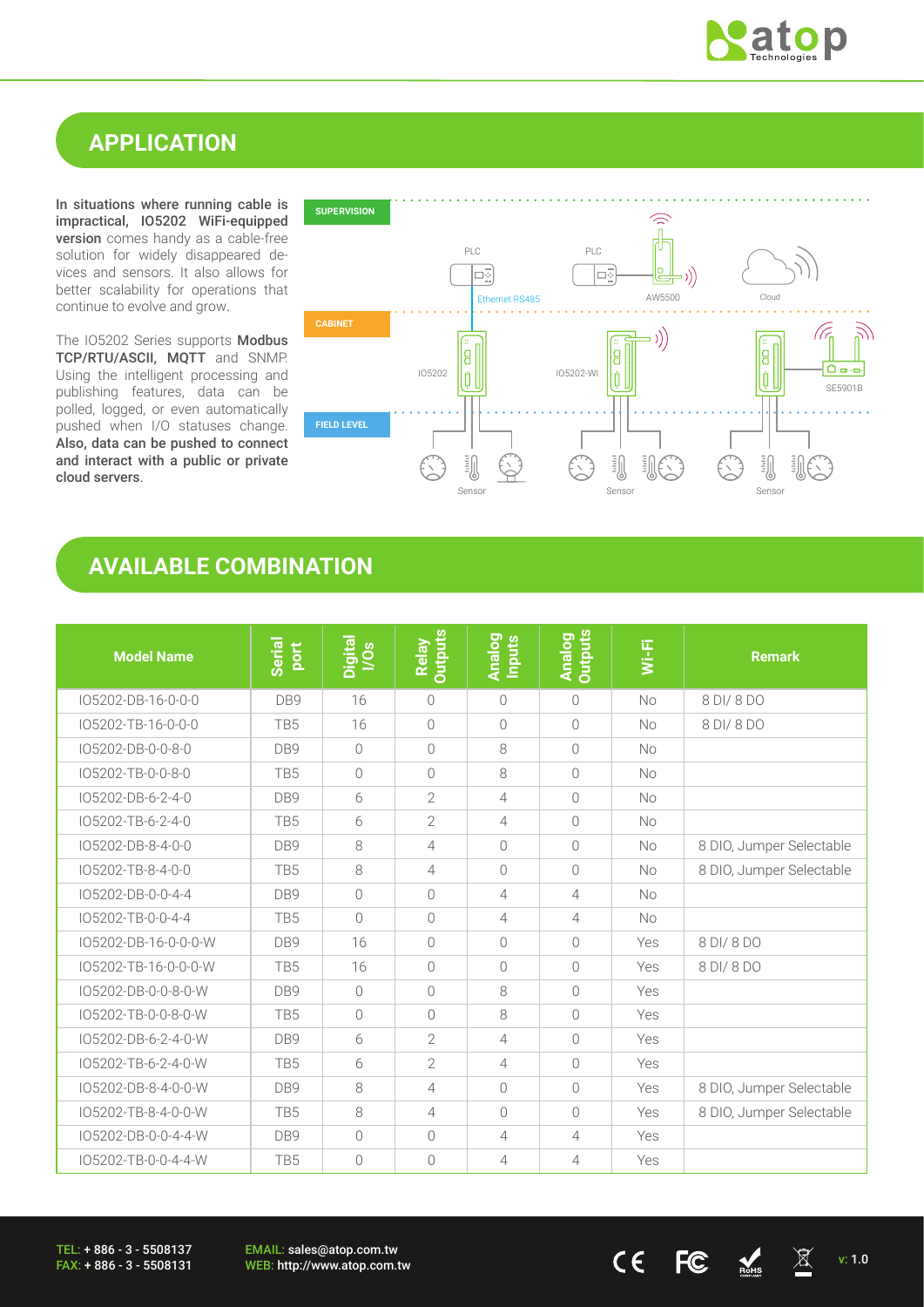

 $CE$  FC  $M_{\text{miss}}$   $\overline{\mathbb{X}}$  v: 1.0

## **SPECIFICATIONS**

| <b>Technical Specifications</b>                               |                                                                                                                                                               |
|---------------------------------------------------------------|---------------------------------------------------------------------------------------------------------------------------------------------------------------|
| Model Name                                                    | 105202                                                                                                                                                        |
| <b>Ethernet</b>                                               |                                                                                                                                                               |
| Compliance                                                    | IEEE802.3 for 10BASE-T<br>IEEE802.3u for 100BASE-T(X)                                                                                                         |
| Number of ports<br><b>Transmission Rate</b><br>Auto MDI/MDI-X | 2x RJ45<br>10/100 Mbps<br>Yes                                                                                                                                 |
| <b>Serial</b>                                                 |                                                                                                                                                               |
| Mode                                                          | RS-232/ RS-422 / RS-485 (2-wire and 4-wire)                                                                                                                   |
| Number of ports                                               | 1x                                                                                                                                                            |
| Connector                                                     | 5-pin 3.81mm Terminal Block (-TB models) or 9-pin D-Sub9 (-DB models)                                                                                         |
| Baud rate                                                     | 1200~234,000 bps                                                                                                                                              |
| Data bits                                                     | 7,8 software selectable                                                                                                                                       |
| Stop bits                                                     | 1,2 software selectable                                                                                                                                       |
| Auto-detection                                                | RS-485 auto-detection by hardware                                                                                                                             |
| <b>Wireless LAN (-W version only)</b>                         |                                                                                                                                                               |
| Standard                                                      | 802.11b (2.4GHz)<br>802.11g (2.4GHz)<br>802.11n (2.4GHz)                                                                                                      |
| Antennas                                                      | 1x RP-SMA(F) connector                                                                                                                                        |
| Max. Throughput                                               | 72.2Mbps using 20MHz bandwidth - 150Mbps using 40MHz bandwidth                                                                                                |
| Frequencies                                                   | FCC/IC (US/CA): 2412~2462MHz; TSI(EU)/Japan: 2412~2472MHz                                                                                                     |
| Encryption                                                    | WPA, WPA2, 802.1x, 802.11i, Open, Shared Key, Pair-wise-key authentication                                                                                    |
| <b>Power</b>                                                  |                                                                                                                                                               |
| Input Voltage                                                 | 12-48VDC                                                                                                                                                      |
| Input Current                                                 | $0.6 \sim 0.2$ A                                                                                                                                              |
| Max. Power Consumption                                        | 9.6W                                                                                                                                                          |
| Reverse polarity protection                                   | Present                                                                                                                                                       |
| Connector                                                     | 5.08mm 3-Pin Lockable Terminal Block                                                                                                                          |
| <b>LED</b>                                                    |                                                                                                                                                               |
| Indicators                                                    | PWR, RUN, RJ45 Act/Link, COM1 Tx, COM1 Rx, Wireless                                                                                                           |
| <b>Software features</b>                                      |                                                                                                                                                               |
| Protocols                                                     | TCP, IPv4, UDP, DHCP Client/Server, HTTP, HTTPS, NTP client, Telnet, ARP, SN-<br>MPv1, v2c, v3, serial console(on-board connector), MQTT, SMTP/ SMTP with TLS |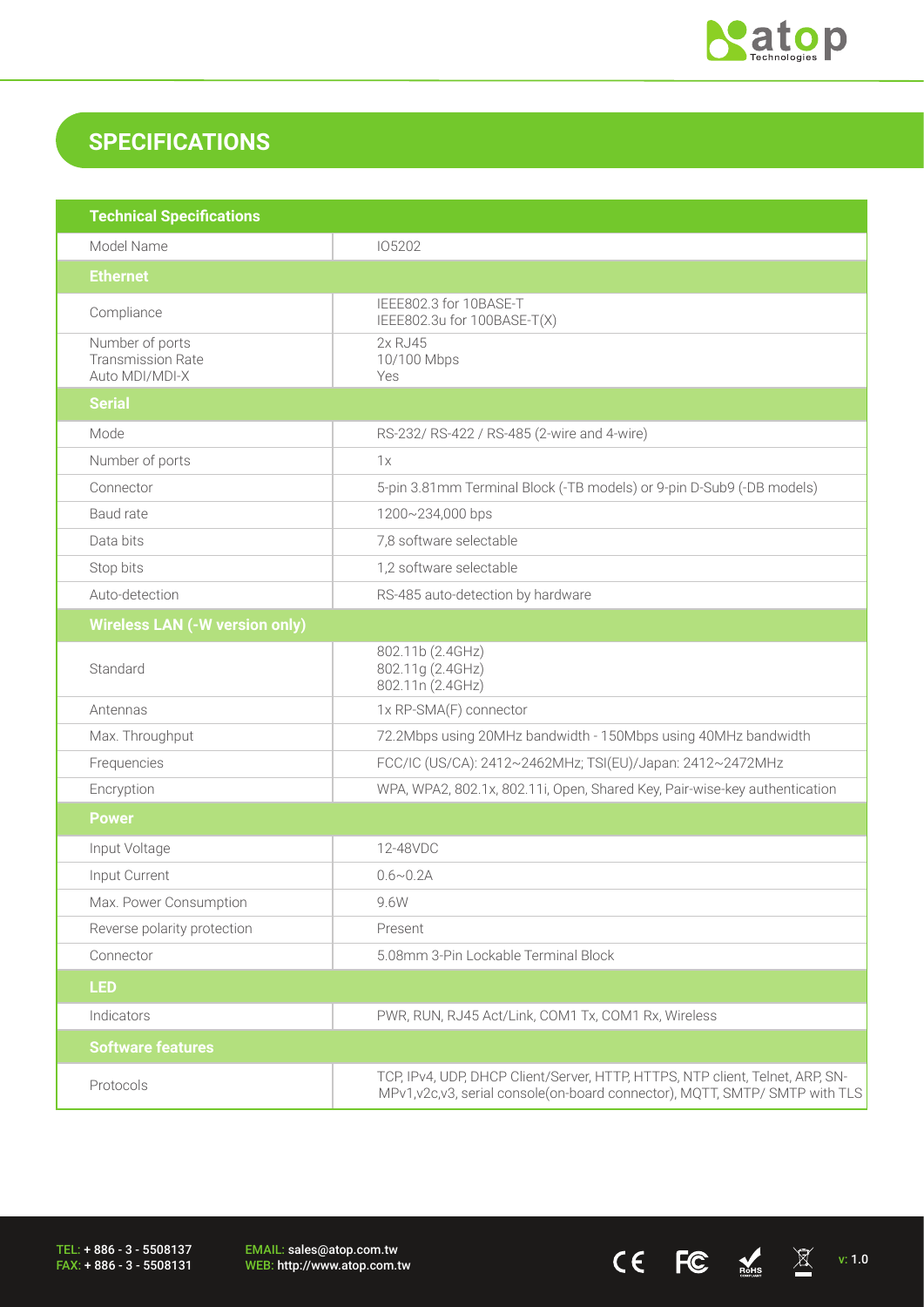

 $CE$  FC  $M_{\text{miss}}$   $\chi$  v: 1.0

| Wireless Options (-W only)          | Client mode                                                    |
|-------------------------------------|----------------------------------------------------------------|
| I/O access                          | Modbus TCP/RTU/ASCII, MQTT publisher/subscriber                |
| Other I/O software features         | Mirror function                                                |
| <b>Physical Characteristics</b>     |                                                                |
| Housing                             | IP30 protection according to EN 60529                          |
| Material                            | <b>SPCC</b>                                                    |
| Dimension ( $W \times H \times D$ ) | 45.3 x 89.6 x 110 mm                                           |
| Weight                              | 350g                                                           |
| Installation                        | DIN-rail or wall-mount (optional)                              |
| <b>Environmental Limits</b>         |                                                                |
| Operating Temperature               | -40~70°C (-40~158°F) - 0~65°C (34~149°F) Wireless version only |
| Storage Temperature                 | -40~85°C (-40~185°F) - -20~85C (-4~185F) Wireless version only |
| Ambient Relative Humidity           | $5~95\%$ RH (non-condensing)                                   |

| <b>I/O Specifications</b>  |                                                                              |
|----------------------------|------------------------------------------------------------------------------|
| <b>Digital Inputs</b>      |                                                                              |
| Input Type                 | Single status (wet or dry contact) or counter                                |
| Dry contact                | Logic 1: short to GND, Logic 0: open                                         |
| Wet contact                | Logic 1: 0 to 3 VDC, Logic 0: 10 to 30 VDC                                   |
| <b>Counter Frequency</b>   | 250 Hz                                                                       |
| Isolation                  | 3K Vrms                                                                      |
| <b>Digital Outputs</b>     |                                                                              |
| Output Type                | Output or Pulse output                                                       |
| Nominal Voltage            | 30 VDC                                                                       |
| <b>Current Rating</b>      | max 500 mA totally                                                           |
| Over-voltage Protection    | 45 VDC                                                                       |
| Over-current Protection    | 2.6A                                                                         |
| Over-temperature shutdown  | 175°C                                                                        |
| Isolation                  | 3K Vrms                                                                      |
| <b>Relay Outputs</b>       |                                                                              |
| Form                       | Form A power relay                                                           |
| Isolation resistance       | 1G Ω @500VDC                                                                 |
| Isolation between contacts | 3K Vrms                                                                      |
| <b>Analog Inputs</b>       |                                                                              |
| Current contact rating     | Voltage/Current Software Selectable                                          |
| Input Range                | Voltage: ±60m VDC, ±500m VDC, ±1 VDC, ±5 VDC, ±10 VDC<br>Current: 4 to 20 mA |
| Resolution                 | 16 bits                                                                      |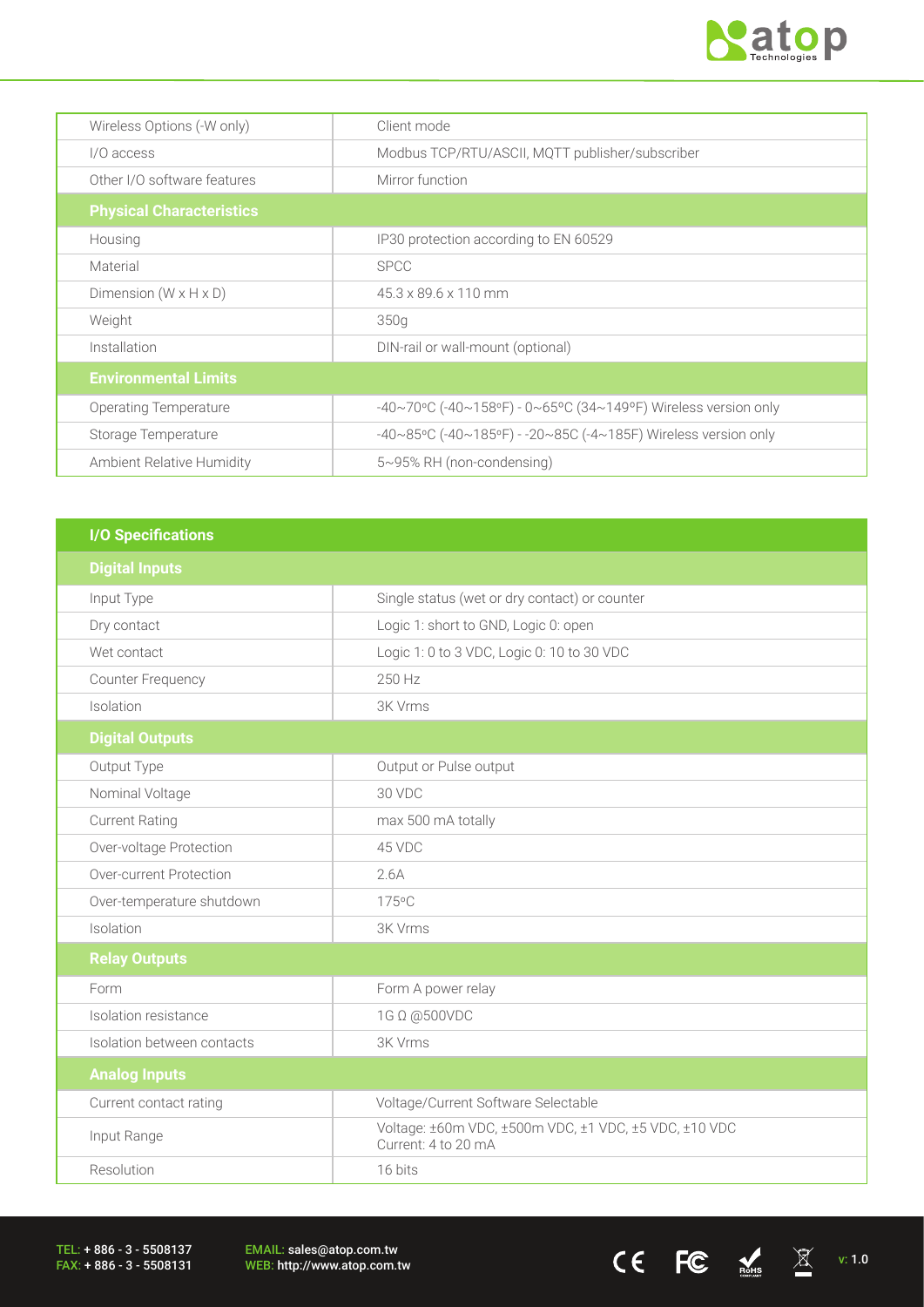

| Accuracy              | ±0.1% FSR (Voltage)@ 25 °C<br>±0.2% FSR (Current)@ 25 °C |
|-----------------------|----------------------------------------------------------|
| Sampling Rate         | > 10 samples/sec (per channel)                           |
| Isolation             | 3K VDC or 2K Vrms                                        |
| <b>Analog Outputs</b> |                                                          |
| Output Type           | Voltage/Current Software Selectable                      |
| Voltage Range         | Voltage: ±10 VDC                                         |
| <b>Current Range</b>  | Current: 4 to 20 mA                                      |
| Resolution            | 16 bits                                                  |
| Accuracy              | ±0.1% FSR @ 25 °C                                        |
| Load Resistor         | Internal resistor, 500Ω                                  |

# **DIMEMSIONS & LAYOUT**



TEL: + 886 - 3 - 5508137 FAX: + 886 - 3 - 5508131

EMAIL: sales@atop.com.tw EMAIL: sales@atop.com.tw<br>WEB: http://www.atop.com.tw  $\text{CE}$   $\text{EC}$   $\text{NC}$   $\text{N}$  v: 1.0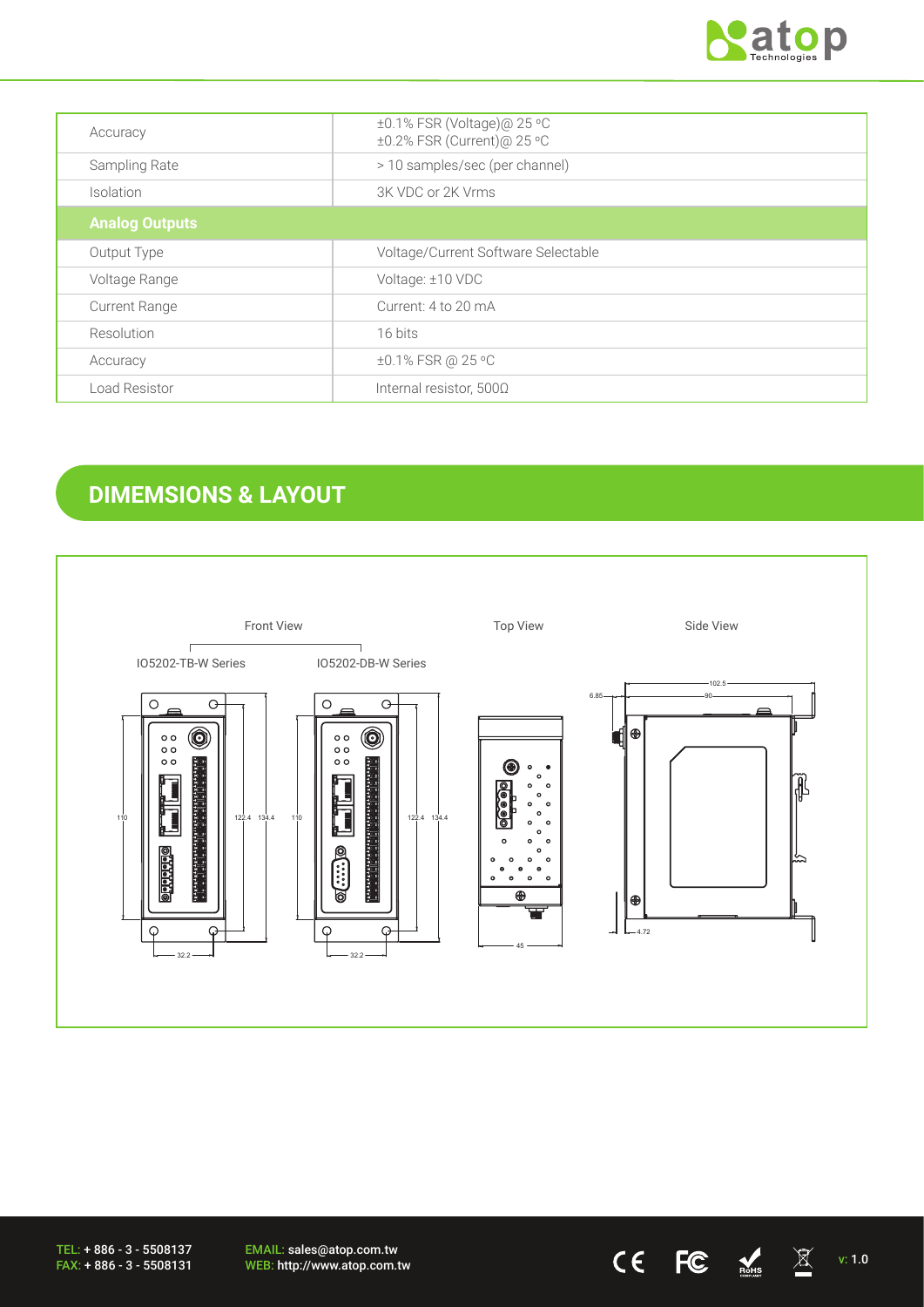

 $CE$  FC  $M \times 1.0$ 

# **REGULATORY APPROVALS**

| <b>Regulatory Approvals</b> |                                                                                                                                                                           |            |                                               |                                                                    |                                                    |  |
|-----------------------------|---------------------------------------------------------------------------------------------------------------------------------------------------------------------------|------------|-----------------------------------------------|--------------------------------------------------------------------|----------------------------------------------------|--|
| Safety                      | EN62368-1                                                                                                                                                                 |            |                                               |                                                                    |                                                    |  |
| <b>EMC</b>                  | EN55032:2015+AC:2016, EN61000-6-4:2007+A1:2011, EN55024:2010+A1:2015, EN61000-6-<br>2:2005+AC:2005, EN301489-1 v2.2.0 / EN301489-17 v3.2.0<br>FCC Part 15B<br>FCC Part 18 |            |                                               |                                                                    |                                                    |  |
| Radio                       | FCC Part 15.247 for WIFI b/g/n<br>EN300328 V2.1.1 for WIFI b/g/n                                                                                                          |            |                                               |                                                                    |                                                    |  |
| <b>Test</b>                 | <b>Version</b>                                                                                                                                                            |            | Item                                          | <b>Value</b>                                                       | <b>Level</b>                                       |  |
| IEC 61000-4-2               | 2009                                                                                                                                                                      | <b>ESD</b> | Contact Discharge<br>Air Discharge            | ±4KV<br>$±8$ KV                                                    | 2<br>3                                             |  |
| IEC 61000-4-3               | 2010                                                                                                                                                                      | <b>RS</b>  | 80-1000MHz<br>$1.4 - 6.0$ GHz                 | 10(V/m)<br>3(V/m)                                                  | 3<br>$\overline{2}$                                |  |
| IEC 61000-4-4               | 2012                                                                                                                                                                      | <b>EFT</b> | DC Power Port<br>Signal Port                  | $±1.0$ KV<br>$±1.0$ KV                                             | $\overline{2}$<br>3                                |  |
| IEC 61000-4-5               | 2017                                                                                                                                                                      | Surge      | DC Power Port<br>DC Power Port<br>Signal Port | Line-to Line+ 0.5 KV<br>Line-to Earth± 1 KV<br>Line-to Earth± 1 KV | $\overline{2}$<br>$\overline{2}$<br>$\overline{2}$ |  |
| IEC 61000-4-6               | 2013                                                                                                                                                                      | <b>CS</b>  | DC Power Port                                 | 10 V rms                                                           | 3                                                  |  |
| IEC 61000-4-8               | 2009                                                                                                                                                                      | PFMF       | Enclosure                                     | 30A/m                                                              | $\overline{4}$                                     |  |
| Shock                       | MIL-STD-810F Method 516.5                                                                                                                                                 |            |                                               |                                                                    |                                                    |  |
| Drop                        | MIL-STD-810F Method 516.5                                                                                                                                                 |            |                                               |                                                                    |                                                    |  |
| Vibration                   | MIL-STD-810F Method 514.5 C-1 & C-2                                                                                                                                       |            |                                               |                                                                    |                                                    |  |
| <b>RoHS</b>                 | Yes                                                                                                                                                                       |            |                                               |                                                                    |                                                    |  |
| <b>MTBF</b>                 | 22.66 Years                                                                                                                                                               |            |                                               |                                                                    |                                                    |  |
| Warranty                    | 5 Years                                                                                                                                                                   |            |                                               |                                                                    |                                                    |  |